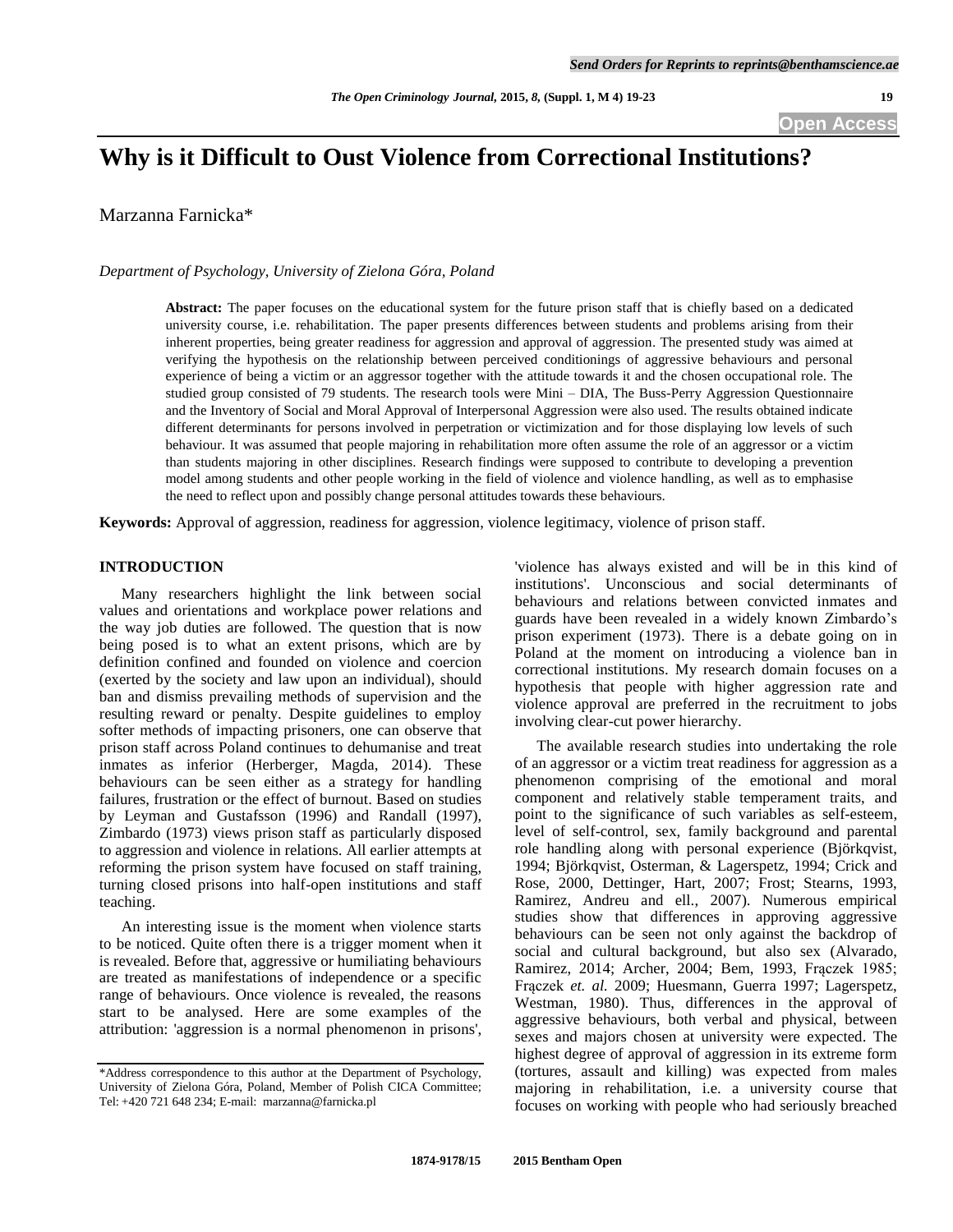the accepted social and legal standards and are either confined in closed and total institutions or on probation, yet remain under constant supervision (Ramirez, 1993).

The results found by (Maxwell and Visek 2009), as well as by Lagerspetz and her collaborators (1988) indicate that taking up roles involving aggressive law enforcement, such as a police officer or a soldier, involves greater approval/tolerance for aggressive behaviours. The lowest tolerance for such behaviours was expected from a group of females in physical education, for which aggressive behaviours may be a part of rivalry or a pedagogical concern. Women were expected to reveal a greater emotional component than men along with approval of behaviours involving emotionally-regulated aggression (annoyance, threats and fury). In the latter case, top results were expected from females, and not from males (in particular females majoring in rehabilitation).

The presented study was aimed at verifying the hypothesis on the relationship between taking up roles involving aggressive law enforcement, such as a police officer or a soldier and greater approval/tolerance for aggressive behaviours (hypothesis I). This aspect has been studied before (Farnicka, Liberska, 2013), however, the study group found there was smaller and the respondents had not been introduced to the research situation through indicating their future professional career. It was assumed that people majoring in rehabilitation would more often assume the role of an aggressor or a victim than students majoring in other disciplines (hypothesis II).

The underlying assumption of the present study is that independent variables comprise of situational setting properties and personal resources in a given situation. Situational factors included: a) place where the study was held (relatively high approval of aggressive behaviours in Poland, in particular for its manifestations); and b) major, which reveals different approach to aggression and aggressive behaviours. From the perspective of rehabilitation, the latter is considered has a potential breach of rules, whereas physical education teachers approach aggression as a trigger for player's development and rivalry. For this reason, the control group included physical education students who might have had similar experience and attribution of aggressive behaviours (importance of rivalry and power relations), yet have different career prospects in the future. Investigated personal resources included: age and sex, perception of reasons for aggressive behaviours and personal experience related to being a victim or an aggressor in such behaviours.

Therefore, the investigative procedure was supposed to provide an answer to the question of whether there were any differences between students majoring in rehabilitation and other disciplines in their level of readiness for aggression and approval of aggression.

## **MATERIALS AND METHODOLOGY**

In this study, readiness for aggression was measured with the IGAI questionnaire from 2008 by Adam Frączek, Karolina Konopka and Marek Smulczyk. The inventory consists of 30 items measuring three types of readiness for interpersonal aggression, i.e. emotional-impulsive (E-I), habitual-cognitive (N-P) and personality-immanent (O-I). Reliability factors for the scales are: 0.715 for E-I scale, 0.798 for N-P scale and 0.695 for O-I scale.

To measure social and moral approval of interpersonal aggression, the Inventory of Social and Moral Approval of Interpersonal Aggression was used (Frączek, Dominiak – Kochanek, Kulawska, 2009, upon authors' consent). It is based on the Polish adaptation of the Questionnaire of Social Attitudes (Lagerspetz and Westman, as revised by Frączek, 1985) and the Questionnaire of Moral Attitudes to Aggression (*Cuestionario des Actitudes Morales sobre Agresion*, Ramirez, 1985). The inventory includes 6 circumstances (self-defence, defence of another person, failure to come to an agreement, anger, defence of one's property and punishment), for which the respondent is supposed to rate the degree of approval of different forms of aggression (irony, manifesting anger, threats, assault, torture and killing) using a three-point scale showing approval of the aforementioned behaviours: never, sometimes and always.

To investigate personal experience as violence perpetrator or a victim, the Mini-DIA method by Osterman-Bjorkvist (2008) was used.

The study covered 142 people over 19 years (average age being 23.5). Given the fact that there was an imbalance in the number of people, rehabilitation students were selected at random to create the second study group with equal representation of males and females as well as students majoring in two different disciplines (see Table **1**). Prior to the study, respondents were asked to tell what their major was and briefly discuss its nature. The limitation of the study group by the random selection reduced the number participants, but was considered to be one of the best ways to do in case a different number of people in sub – groups.

| <b>First Group</b> |                       |                           | <b>Final Study Group</b> |                           |              |
|--------------------|-----------------------|---------------------------|--------------------------|---------------------------|--------------|
|                    | <b>Rehabilitation</b> | <b>Physical Education</b> | <b>Rehabilitation</b>    | <b>Physical Education</b> | <b>Total</b> |
| Females 98         | 76                    | 22                        | 20                       | 20                        | 40           |
| Males 44           | 25                    | 19                        | 20                       | 19                        | 39           |
| Total 142          | 101                   | 41                        | 40                       | 39                        | 79           |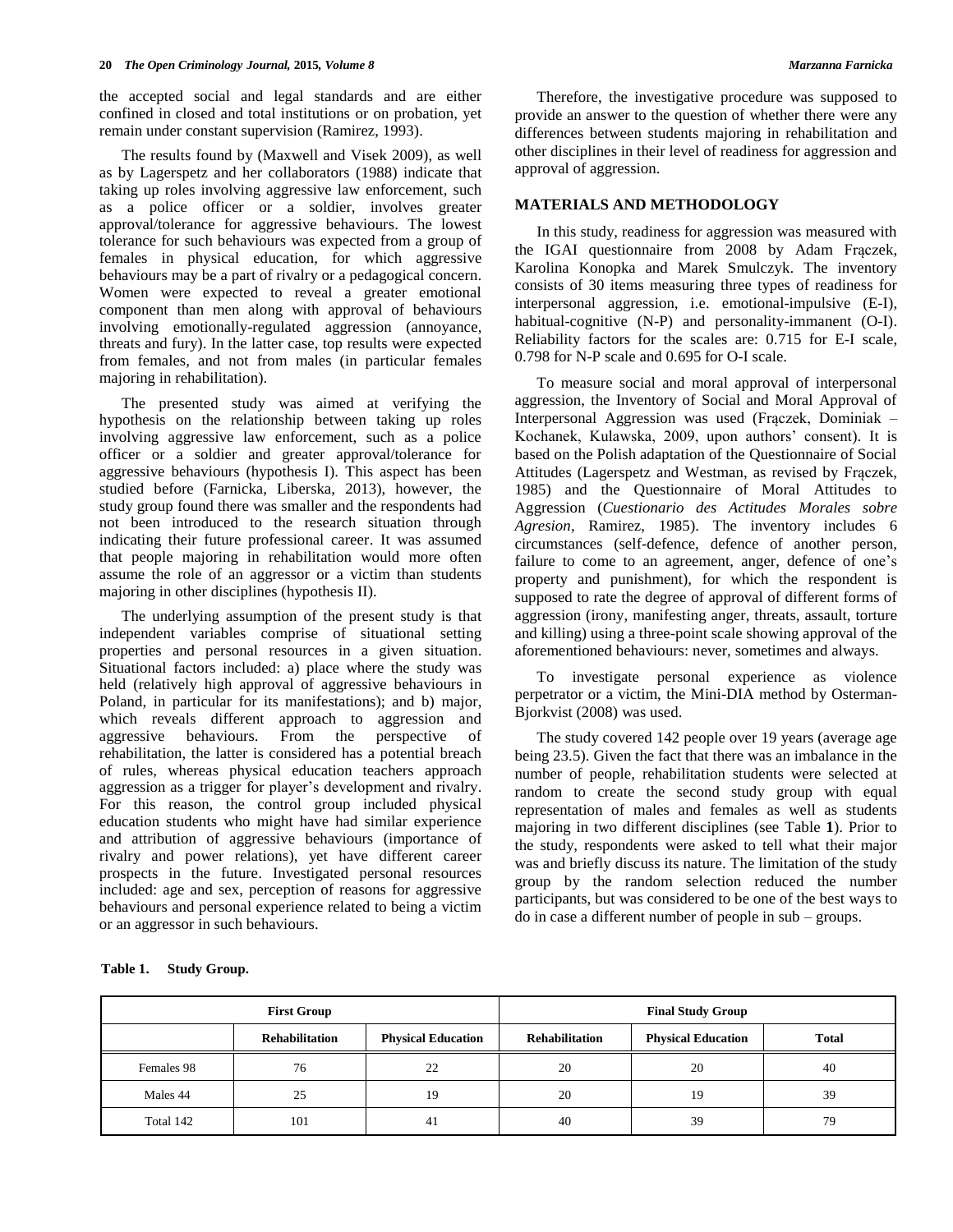#### **RESULTS**

### **The Relationship between Sex, Chosen Major, the Level of Approval of Aggression and Readiness for Aggression**

The analysis of differences within the group depending on sex of respondents revealed discrepancies between females and males in terms of their readiness for aggression in the emotional-impulsive domain. Women showed greater readiness in this variable (M=0.64, Stand. dev =0.25) than males (M=  $0.326$ , Stand. dev = 0.266, relevance t= 3.794,  $df = 37$ ,  $p < 0.001$ ), regardless of what their major is. Based on mean comparisons, studied males showed greater readiness in the habitual-cognitive domain (M females  $= 0.262$ , Stand. dev = 0.21, M males = 0.46, Stand. dev=0.241, t=-2.778,  $df=37$ ,  $p<009$ ). The analysis of differences connected to chosen major reveals that rehabilitation students have a significantly higher level of readiness for aggression in the personality-immanent domain (M rehab=  $0.185$ , SD =  $0.14$ , M pe= 0.105, SD = 0.097, t= 2.032, df = 2, p<0.049) and the degree of irony approval (M rehab =  $2.375$ , SD= 044, M pe=2.01, SD= 0.357, t=2.822, df=37, p<0.009).

According to obtained results and in line with the expectations, females revealed a tendency of readiness for aggression in the emotional sphere, whereas males did it in the habitual domain. No differences have been identified among sexes in the degree of approval of aggressive behaviours.

Rehabilitation students revealed a higher degree of approval of aggressive behaviours in the form of irony in all situations. Their level of readiness for aggression in the personality-immanent domain was also higher. It means that, in line with my assumptions, the choice of a major made by these people further reinforces certain personality traits which can be seen in the greater approval of irony, which in turn is a prerequisite for aggressive behaviours. This correlation holds true only for rehabilitation students.

## **The Relationship between Personal Experience in Undertaking the Role of an Aggressor or a Victim and the Chosen Major**

Study results revealed a significant difference between rehabilitation and physical education students in the frequency of undertaking the role of a verbal aggressor (M rehab= 1.8, SD = 0.69, M pe = 1.66, SD= 0.71, t= 2.635, df=36, p<0.012). Furthermore, a correlation was identified between the revealed approval of aggression and undertaking the role of a verbal aggressor among rehabilitation students (Pearson's  $r = 0.465$ ,  $p < 0.01$ ). No such correlation was found for physical education students (Pearson's  $r = -0.417$ , p $>0.1$ ). This finding may suggest that rehabilitation students give unique consent to employing aggressive behaviours founded on the approval of aggressive behaviours, irony in particular. It must be remembered that irony includes the anger component and is presented in an acceptable form.

## **DISCUSSION**

Study findings were supposed to contribute to developing a prevention model for students and other people who work in the field of violence and violence handling, as well as to emphasise the need to reflect upon and possibly change personal attitudes towards these behaviours. The choice of major has been considered as a product of recognising one's personal disposition and personality aspects that may be further developed along the educational path.

The study was exploratory in nature and has confirmed that psycho-social factors play a crucial role in career choice. The obtained results helped picture the nature of difficulties involved in changes in adopting the role of prison officer and elements shaping the professional identity.

The presented study has its limitations, however (eg. simply statistics analyses). But the problem is addressed primarily before the job is taken up, when one prepares for the future career. Cross-sectional or longitudinal comparisons would reveal the dynamics of changes, both individual and cohort. However, result analysis has shown that in the study group there are indications for both a special diagnosis of people who study rehabilitation and a special training to confront social insight and evaluation of violent behaviours in the career perspective. Further investigation of these aspects may bring interesting results concerning determinants of aggressive behaviours in prison environment.

Findings of studies that have been carried out so far indicate that this process (of recognising and adapting to new workplace environment, even if only imaginary) is different and non-uniform in males and females, and is connected with imagined ways of role performance, social insight and resulting attitudes (approval of aggressive behaviours) together with cognitive factors (situation recognition, e.g. hostility) and emotional ones (e.g. anger). Emerging aggressive behaviours (that manifest them when undertaking the role of either a victim or an aggressor) should be considered content and manifestation of the interaction of all factors along with the support system developed for a given occupational role. Preparing one for a given role and performing it is also based on the choice between being oneself as an independent entity and being oneself as a dependent entity together with others. Such understanding is in line with the approach of the theory of socialisation to occupational roles and personal preferences in career choice (Konopka, Dominak – Kochanek, 2012, Wojciszke 2010).

The implications of these choices, which are actually being made not at work but in the course of individual's development also at university, require that the individual recognises their dispositions in their daily activities, defines priorities and selects personal development strategy. It is often the case that professional development (in early adulthood in particular) requires one to reject earlier authorities and confront their own past and previous behavioural patterns along with social references. That is because goals and norms of a group often determine the behaviour of its members, while the degree of compliance is the basis for self-identification. Thus, the occupational group (imaginary or real life) may become a miniature social world of its own.

Therefore, the findings that reveal differences between rehabilitation students and other students point to the presence of social insight that drives people with increased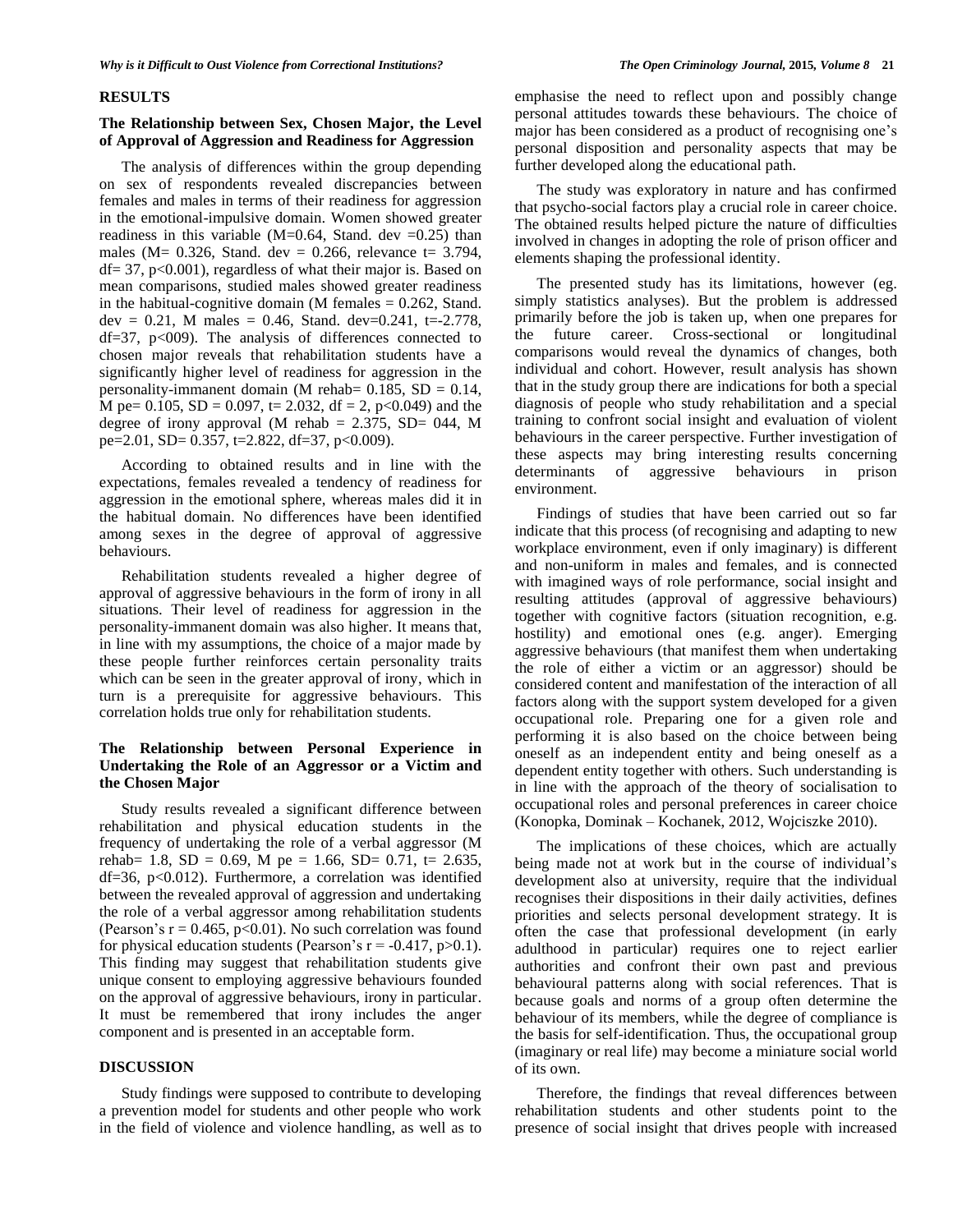readiness for aggression to take up this particular university course. As it is the case that people choosing rehabilitation as their major at university were characterised by different (greater) readiness for aggression in the personalityimmanent domain. Furthermore, it has been noticed that annoyance approval in this group is correlated with more frequent assumption of the role of a verbal aggressor. Differences between females and males in the group of rehabilitation students and the group of physical education students should be strongly emphasised here. In all situations, rehabilitation students revealed a higher degree of approval of aggressive behaviours taking the form of irony. Their readiness for aggression was also greater in the personality-immanent domain. It means that, in line with my assumptions, the choice of a major made by these people further reinforces certain personality traits which can manifest themselves in greater approval of irony, which in turn is a prerequisite for aggressive behaviours. This correlation holds true only for rehabilitation students. The findings that have been made may indicate that both females and males can cause violence in a workplace setting. It has already been reported by researchers (Olweus, 1979; Perry, Schmidtke Kulig,1993) yet the resulting insight is hardly ever analysed in job interviews. Until recently, there had not been any female officers in the Polish prison system, and their introduction was supposed to reduce violent behaviour rates. The results of this and earlier studies show that their presence brings new challenges for designers of care and supervision schemes for confined prisoners or those on probation.

Moreover, what deserves special attention is the experience of people who decide to study rehabilitation at university. The fact that they are more eager to undertake the role of a physical aggressor means that they welcome resorting to violence (within the limits of the law) in order to achieve their goals. These findings reveal a certain orientation towards violating the boundaries of others. The correlation found in this group between irony approval and the frequency of violating the boundaries of others by way of verbal aggression indicates that they assume the right to such behaviour. This may well be connected with the sense of legitimacy of this form of aggression (social insight), yet may as well show a tendency for perceiving others as inferior (not me = you, but power relation and devaluation). This tendency should be further analysed given the fact that rehabilitation is a discipline within pedagogics, and as such treats the relationship between a correctional officer and an inmate as one that involves development, original approach and coaching. Essential here are hence results of earlier research showing links between the image teachers hold and the teaching environment they create and the frequency of violence between them and those in their care.

#### **CONCLUSION**

According to our results rehabilitation students prefer vertical hierarchy of power and clear-cut systems. Students majoring in rehabilitation may be closer to jobs such as police officers and soldiers than teachers. The study showed that in order to support people whose work involves/will involve solving conflicts and prevention of aggressive behaviors and disorders (students of rehabilitation,

prevention, physical education, social workers and family assistants), we should show them a link between their own experience, personality (readiness for aggression), their tolerance of aggression and ability to take preventive or interventional measures, and solve conflicts. This could be done in a cognitive way and by means of training and practice to take care of their development and value in their work.

## **CONFLICT OF INTEREST**

The author confirms that this article content has no conflict of interest.

#### **ACKNOWLEDGEMENTS**

None declared.

#### **REFERENCES**

- Alvarado, J.M., Ramirez J. M. (2014). Aggression, Pleasure, and Cognitive Dissonance, *The Open Psychology Journal, 7*, 50-56
- Archer, J. (2004). Sex differences in aggression in real-world settings: A meta-analytic review. *Review of General Psychology*, *8*(4), 291.
- Bem, S. L. (1993). *The lenses of gender: Transforming the debate on sexual inequality*. New Haven, C.T.: Yale University Press
- Björkqvist, K. (1994). Sex differences in physical, verbal, and indirect aggression: A review of recent research. *Sex Roles*, *30*(3-4), 177- 188.
- Björkqvist, K., Osterman, K., & Lagerspetz, K. M. (1994). Sex differences in covert aggression among adults. *Aggressive Behavior*, *20*(1), 27- 33.
- Crick, N. R., & Rose, A. J. (2000). Toward a Gender-Balanced Approach to th e Study of Social-Emotional Development A Look at Relational Aggression. *Toward a feminist developmental psychology*, 153.
- Dettinger, S., & Hart, G. (2007). The relationship between self-esteem and indirect aggression in the workplace. *Journal of Psychiatry and Psychology*, *1*(1), 337-347.
- Farnicka M., Liberska H. (2013). The Relationship Between Attribution and the Level of Approval of Aggressive Behaviours—The Polish Study, *Psychology Study*, *3*, 687-693.
- Frączek, A. (1985). Moral approval of aggressive acts. A Polish-Finnish Comparative Study. *Journal of Cross-Cultural Psychology*,*16*(1), 41-54.
- Frączek, A., Konopka, K., & Smulczyk, M. (2008). *Readiness for interpersonal aggression inventory*. Adam Frączek, Instytut Psychologii Stosowanej, Akademia Pedagogiki Specjalnej im. Marii Grzegorzwskiej, Warszawa, APS
- Frączek, A., Dominiak–Kochanek M., Kulawska, E. (2009). *The Inventory of Social and Moral Approval of Interpersonal Aggression*, Warsaw: APS
- Frost, W. D., & Averill, J. R. (1982). Differences between men and women in the everyday experience of anger. In *Anger and Aggression* (pp. 281-316). Springer New York.
- Herberger J., Magda E. (2014). *Prison staff aggression and its determinants – Poster* during XXXVII CICA Developmental and Social Conditionings of Aggression, 22-25 June, Zielona Góra, Poland
- Huesmann, L. R., & Guerra, N. G. (1997). Children's normative beliefs about aggression and aggressive behavior. *Journal of Personality and Social Psychology*, *72*(2), 408.
- Konopka, K., Dominiak-Kochanek, M. (2012). Orientacja edukacyjna a wzorce gotowości *Ruch Pedagogiczny*, *3*, 69-84
- Lagerspetz, K. M. J., & Westman, M.(1980). Moral approval of aggressiveacts: A preliminary investigation. *Aggressive Behavior*, *6*, 119-130.
- Lagerspetz, K. M., Björkqvist, K., & Peltonen, T. (1988). Is indirect aggression typical of females? Gender differences in aggressiveness in 11‐to 12‐year‐old children. *Aggressive Behavior*, *14*(6), 403-414.
- Leymann, H., & Gustafsson, A. (1996). Mobbing at work and the development of post-traumatic stress disorders. *European Journal of Work and Organizational Psychology*, *5*(2), 251-275.